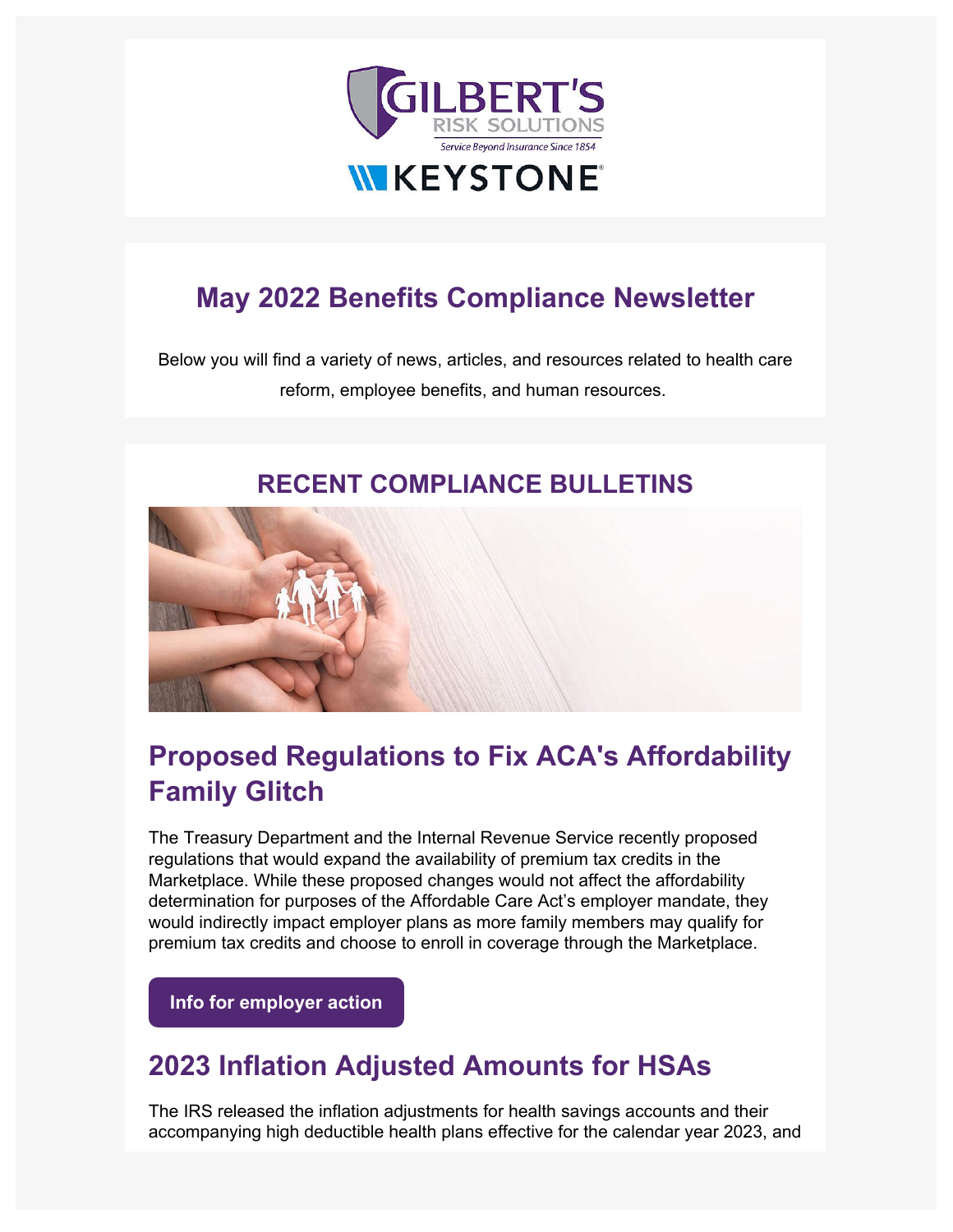the maximum amount that may be made newly available for excepted benefit health reimbursement arrangements. All limits have increased from the 2022 amounts.

**[Info for employer action](https://emersonreid.dmplocal.com/main/index.php?wd=ArticleGateway&article_id=24249&smart_skin_id=540&viewers_email=jfirst%40gilbertsrisksolutions.com%20%7Bowner%3Djginnis%40gilbertsrisksolutions.com%7D&id=49831&ids=59e1f4c497fa90737105af78b4a25af18409ac5f&utm_content=ElILEEZEIgZZCQBUSxILRgsRXkMNDUURC15XFVZXDQ8VSw0WXgAQDFMBEVoMC0ZwBQhcBwdDTRUKXREJRl8OFEQMDV9KSBtbDx8%3D&utm_campaign=Benefits_Newsletter&utm_source=hs_email&utm_medium=email&_hsenc=p2ANqtz--9YVoAfSKcbHxqFg_32fBg4kDcCB2NG3VRrtMrhN25-P0e7S_3U7gqOklLn3RbbFw2UDXt)**

### **HHS Extends Public Health Emergency until July 15, 2022**

On April 12, 2022, the Secretary of Health and Human Services renewed the COVID-19 pandemic Public Health Emergency, effective April 16, 2022. This will once again extend the Public Health Emergency period for an additional 90 days and as a result, numerous temporary benefit plan changes will remain in effect.

**[Info for employer action](https://emersonreid.dmplocal.com/main/index.php?wd=ArticleGateway&article_id=24250&smart_skin_id=546&viewers_email=jfirst%40gilbertsrisksolutions.com%20%7Bowner%3Djginnis%40gilbertsrisksolutions.com%7D&id=49831&ids=59e1f4c497fa90737105af78b4a25af18409ac5f&utm_content=ElILEEZEIgZZCQBUSxILRgsRXkMNDUURC15XFVZXDQ8VSw0WXgAQDFMBEVoMC0ZwBQhcBwdDTRUKXREJRl8OFEQMDV9KSBtbDx8%3D&utm_campaign=Benefits_Newsletter&utm_source=hs_email&utm_medium=email&_hsenc=p2ANqtz--9YVoAfSKcbHxqFg_32fBg4kDcCB2NG3VRrtMrhN25-P0e7S_3U7gqOklLn3RbbFw2UDXt)**

### **Temporary Telehealth Relief for HSA Plans**

On March 15, 2022, the President signed government funding legislation, the Consolidated Appropriations Act, 2022, into law. The legislation includes a prospective extension of relief that allows first-dollar coverage of telehealth services from April 1, 2022, through December 31, 2022, allowing individuals with High Deductible Health Plans to receive free telehealth services prior to the satisfaction of their minimum deductible and remain eligible to make Health Savings Account contributions.

**[Info for employer action](https://emersonreid.dmplocal.com/main/index.php?wd=ArticleGateway&article_id=24113&smart_skin_id=546&viewers_email=jfirst%40gilbertsrisksolutions.com%20%7Bowner%3Djginnis%40gilbertsrisksolutions.com%7D&id=49831&ids=59e1f4c497fa90737105af78b4a25af18409ac5f&utm_content=ElILEEZEIgZZCQBUSxILRgsRXkMNDUURC15XFVZXDQ8VSw0WXgAQDFMBEVoMC0ZwBQhcBwdDTRUKXREJRl8OFEQMDV9KSBtbDx8%3D&utm_campaign=Benefits_Newsletter&utm_source=hs_email&utm_medium=email&_hsenc=p2ANqtz--9YVoAfSKcbHxqFg_32fBg4kDcCB2NG3VRrtMrhN25-P0e7S_3U7gqOklLn3RbbFw2UDXt)**

# **Our Latest Podcast**

### **[Ask the Experts](https://nam11.safelinks.protection.outlook.com/?url=https%3A%2F%2Fwww3.dmpemail2.com%2Femersonreid%2Fmain%2Findex.php%3Faction%3Dt%26tag%3DAsk%2Bthe%2BExperts%26id%3D49831%26contact_uuid%3D6f65d3fc-8eab-4e6d-b7bd-b5eee4ef74f1%26dest%3Dhttps%253A%252F%252Femersonreid.dmplocal.com%252Fmain%252Findex.php%253Fwd%253DArticleGateway%2526article_id%253D24251%2526smart_skin_id%253D545%2526viewers_email%253Djfirst%252540gilbertsrisksolutions.com%252B%25257Bowner%25253Djginnis%252540gilbertsrisksolutions.com%25257D%2526id%253D49831%2526ids%253D59e1f4c497fa90737105af78b4a25af18409ac5f%2526utm_source%253Ddmc%2526utm_medium%253Demail%2526utm_content%253DElILEEZEIgZZCQBUSxILRgsRXkMNDUURC15XFVZXDQ8VSw0WXgAQDFMBEVoMC0ZwBQhcBwdDTRUKXREJRl8OFEQMDV9KSBtbDx8%25253D%2526utm_campaign%253D49831%253ABroker%252BEmail%252BResponsive&data=05%7C01%7Cjfirst%40gilbertsrisksolutions.com%7C8077f0763e5045897dfe08da374d45f2%7C032c17a2a7964ae69fe75f7fff8cb31c%7C1%7C0%7C637883102283631844%7CUnknown%7CTWFpbGZsb3d8eyJWIjoiMC4wLjAwMDAiLCJQIjoiV2luMzIiLCJBTiI6Ik1haWwiLCJXVCI6Mn0%3D%7C3000%7C%7C%7C&sdata=rpwejacbHdxIEn6YP5sRhNT3145lYIhFh65xhxQlItg%3D&reserved=0&utm_campaign=Benefits_Newsletter&utm_source=hs_email&utm_medium=email&_hsenc=p2ANqtz--9YVoAfSKcbHxqFg_32fBg4kDcCB2NG3VRrtMrhN25-P0e7S_3U7gqOklLn3RbbFw2UDXt)**

Every month, our team of experts compiles the questions we have received into one resource to help keep you up to date with the latest information.